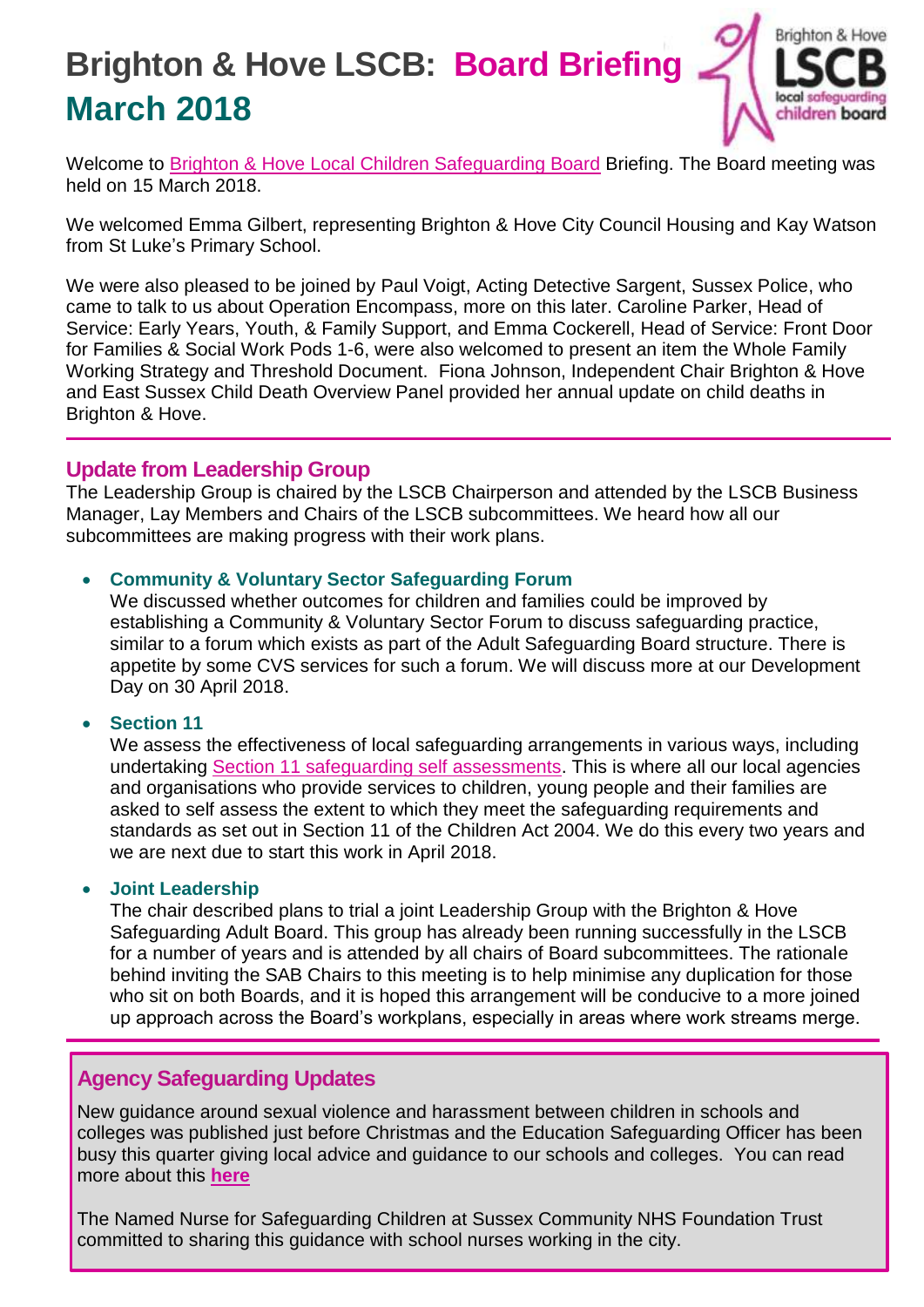# **Operation Encompass**

This aims to safeguard and support children and young people who are involved in or affected by incidents involving domestic abuse.

Witnessing domestic abuse is really distressing for a young person, who can often see the abuse, hear it from another room, see a parent's injuries or distress afterwards or be physically hurt trying to stop the abuse.

Following such an incident, children will often arrive at school upset and unprepared. Operation Encompass aims to ensure that appropriate school staff are made aware early enough to support children in the best way possible.

The project has been rolled out in West Sussex, following a pilot in Crawley last year, and a local working group will be established to explore the benefits and challenges of roll out across city's schools. The working group will make a recommendation to the LSCB in June 2018 as to how to progress this initiative locally.

# **Whole Family Working Strategy**

Our vision for Brighton & Hove is that children should have the best possible start in life, growing up happy, healthy and safe with the opportunity to reach their potential, with no one left behind.

Most children, young people and families in Brighton & Hove have a good quality of life. However there are some who find life more difficult for a variety of reasons including families who face complex, multiple problems needing expensive specialist services.

The purpose of the **[Whole](http://brightonandhovelscb.org.uk/wp-content/uploads/Whole-family-working-strategy.pdf)  [Family Working Strategy](http://brightonandhovelscb.org.uk/wp-content/uploads/Whole-family-working-strategy.pdf)** is to agree a collective commitment that whole family working and early help is the responsibility of everyone who works with children and families. The aim of the strategy is to transform services to improve outcomes for vulnerable families and reduce the demand for high cost services.

We agreed the principals of this strategy and you can read more about this [here](http://brightonandhovelscb.org.uk/whole-family-working-threshold-document/)

# **Helping Children & Families: Threshold Document**

The **[threshold Document](http://brightonandhovelscb.org.uk/wp-content/uploads/Threshold-Document.pdf)** is part of our Business Plan. The document and associated guidance is required to be in place by Working Together to Safeguard Children 2017.

The threshold document outlines:

- how professionals should in the first instance offer help and encouragement to children and young families to find their own solutions, offering support when needed.
- that professionals should look to themselves and families for solutions and enable children and families to build upon the strengths
- the criteria, including the level of need, for when a case should be referred to local authority children's social care for assessment and or for statutory services

We agreed the thresholds were much more accessible, and endorsed the more interactive format of the document, which is also hosted on our website: **[Brighton](http://brightonandhovelscb.org.uk/brighton-hove-threshold-framework/)  [& Hove Helping Children & Families Interactive](http://brightonandhovelscb.org.uk/brighton-hove-threshold-framework/)  [Threshold Framework](http://brightonandhovelscb.org.uk/brighton-hove-threshold-framework/)**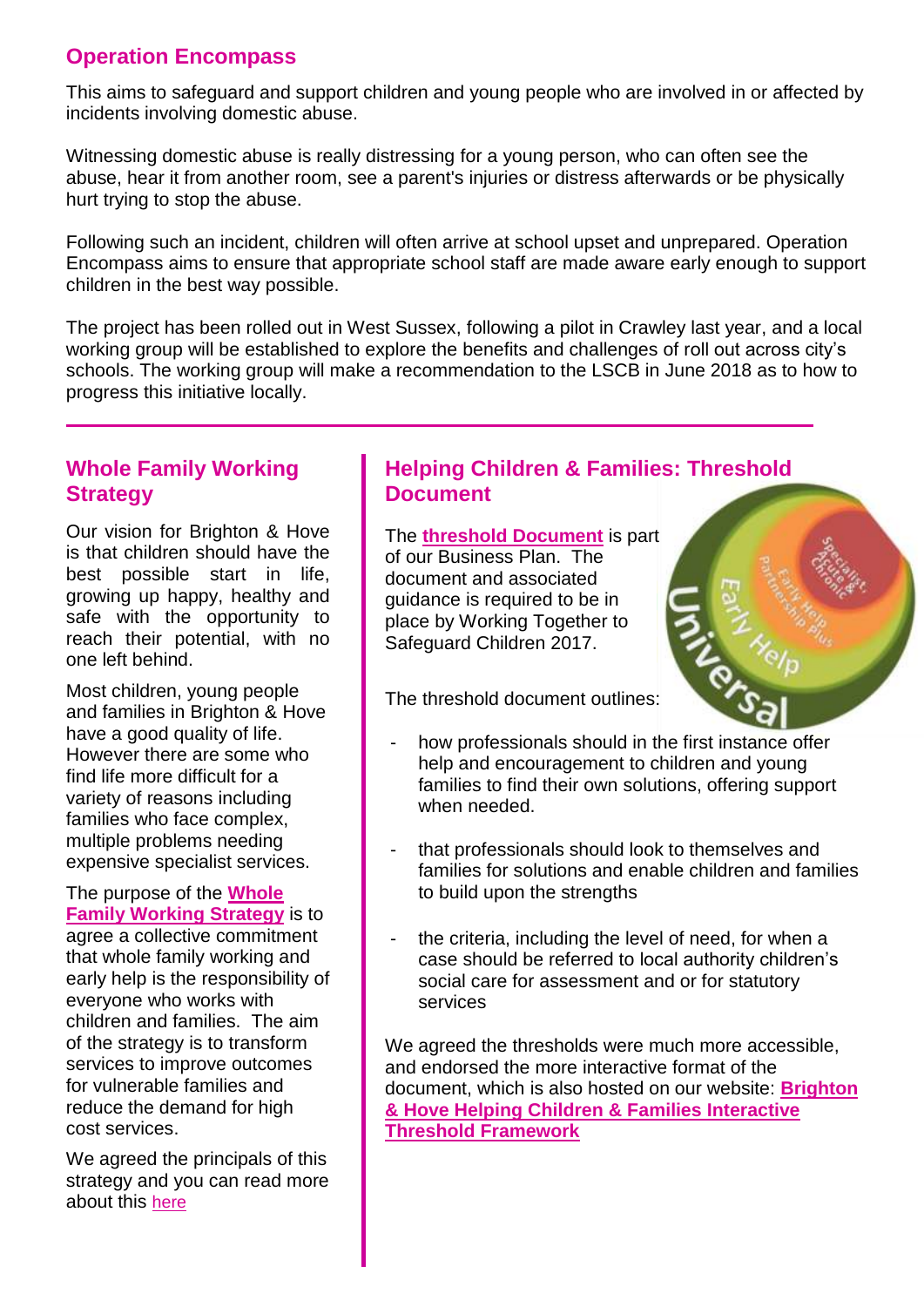## **Strategic response to child exploitation**

In recent months we, along with the Safeguarding Adult Board (SAB) and the Community Safety Partnership Board (CSP) have been looking closely at the delivery of services for a particularly vulnerable group of people. This is a small but important group who are vulnerable to and involved in a particular criminal activity, called 'county lines'.

County lines is a major, cross-cutting issue involving drugs, violence, gangs, safeguarding, criminal and sexual exploitation, modern slavery, and missing persons. It is a tactic used by groups or gangs to facilitate the selling of drugs in an area outside of the area in which they live, often coordinated by mobile phone ('deal lines'.) It almost exclusively involves violence, intimidation and the offer of money or drugs.

Areas/towns also have local groups, to whom young people or vulnerable adults both respect and at time fear, these groups will also use vulnerable adults and young people to both run drugs across their area and sell.

Vulnerable people, including children as young as 12, are exploited by organised criminal networks to transport and sell drugs, primarily heroin and crack cocaine.

Vulnerability, Violence and Exploitation (VVE) describes the vulnerability of some children, young people and adults with care and support needs to be exploited, through violence and coercion, into carrying and selling drugs or allowing their home to be used by the drug dealers.

VVE is an umbrella term, it is only one part of criminal exploitation, and should be considered alongside other elements such as radicalisation and sexual exploitation. We discussed the governance arrangements and lines of accountability.

## **Peer on Peer Abuse**

Nationally and locally there has been a rise in the number of incidents of child on child sexual abuse. The new government guidance, mentioned earlier in this briefing, was devised following this increase. We are not sure if locally the increase is representative of higher incidences, or if it suggests an improved understanding and reporting of this type of abuse. We will look closely at local data to inform what action we take.

# **LSCB Child Sexual Abuse Strategy**

A draft Child Sexual Abuse Strategy was presented to the Board for comment. Sexual harm and violence towards children is a priority area of concern for us and so we wanted to ensure we have a clear and robust strategy in place which outlines our response to sexual abuse. We want to identify the extent of sexual harm and violence towards children and to tackle it across all agencies to protect children.

Some of the key principals include:

- We will maintain a clear focus on the child whether they are a victim or an offender.
- We will have whole system leadership in raising awareness and tackling CSA with all partner agencies taking responsibility for professional standards within their organisations.
- We will have clear lines of accountability and roles and responsibility in cases of where CSA is suspected.
- We will have a shared, multi-agency approach to identification of and interventions for CSA

Partners agreed in principal to the strategy but requested a few further points of clarification before final sign off.